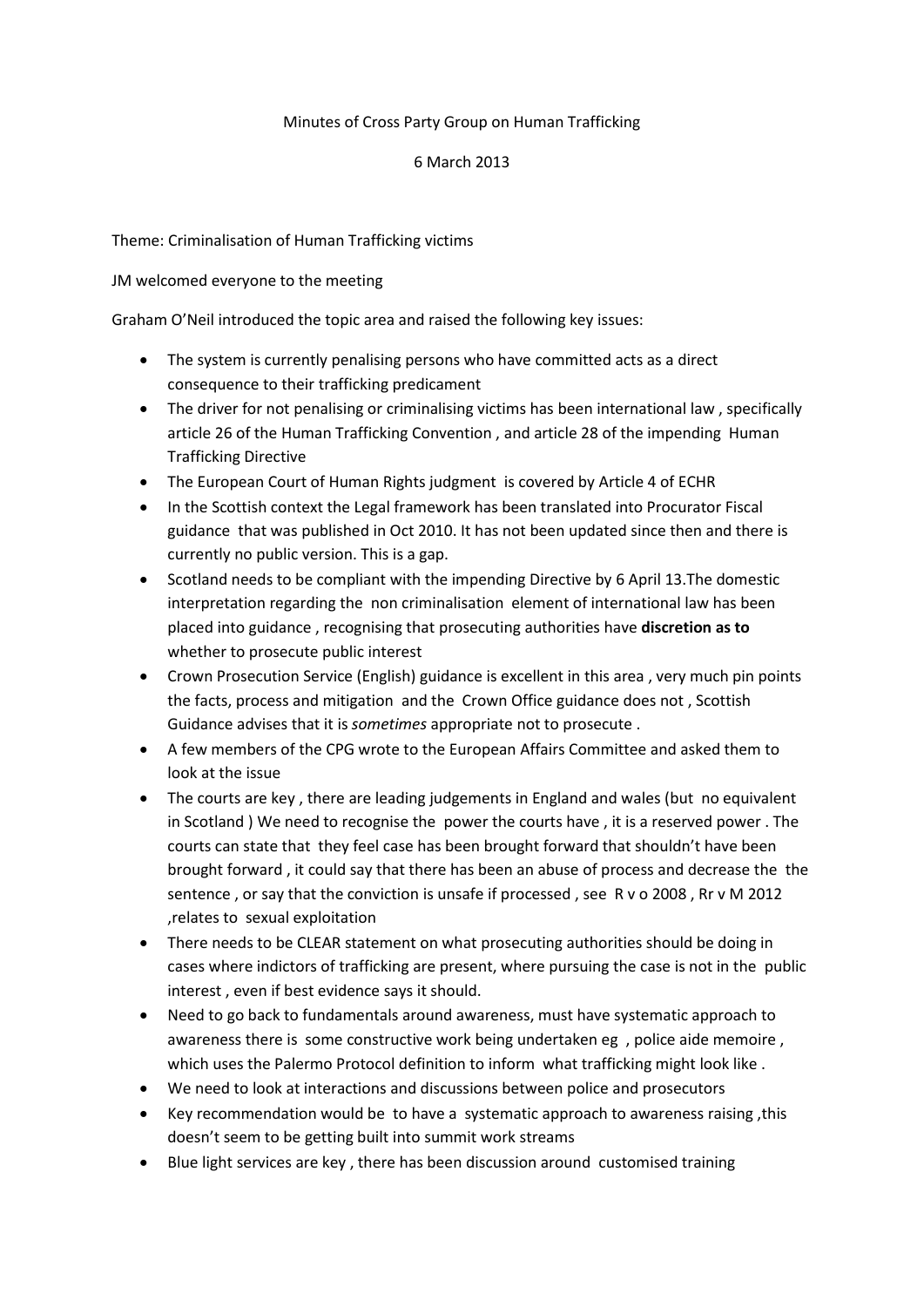There is ongoing and triple victimisation in Scotland victims are being forced to commit criminal acts , not identified and then criminalised .

JM thanked GM for excellent summary and opened the discussion :

JM – there are really serious issues about how police treat victims of cannabis cultivation, tend only be released from detention through the intervention of other agencies, support agencies who question whether victim should be locked up or not . Often feel like "pig in middle" between UKHTC and two or three branches of police - local division and trafficking unit. Feels there is clearly no communication and understanding of what trafficking is. Feels that it is good that Palermo Protocol is used to guide police but needs to reach every police officer. There is not focussed training on trafficking- has been told it is just a 20 minute session, only a very small part of something else.

BA- difficulty is how to get victims to engage, they hold a fear of disclosing to people in authority, there needs to be clearer guidance about what to do and who to engage when the victim says they have not been trafficked , what to do when about consent when the victims state they had consented to their exploitation even when there are objective indicators of trafficking .

JM advised she had asked to watch role play used in police training but the request was declined , as was felt to be intimidating for trainees

MG- when the council she works for brought together people to produce a protocol ,she was surprised that Environmental Health people were not aware about the indicators that were associated with multi occupancy and when questioned had reported that they couldn't get police colleagues interested , this was a few years ago , situation has now changed for better MG believed that awareness raising needs to be embedded, that it is not just about needing to know , need a bundle of things and tools

SB – need to be aware that cannabis cultivating in Scotland is not a career choice that a young person would make. SB feels that it is portrayed as though young people have willingly travelled across world to enter cannabis cultivation trade and to engage with them at the point of imprisonment is virtually impossible

JL traffickers know where they are from , know their family and where they are . Victims are coerced and threatened to say they have not been trafficked

GON- At point of initial identification, case needs to be taken forward by specialists used to working with people in vulnerable situations . We have those professionals in Scotland, there is a specialist approach and it is needed , particularly in certain sectors , particularly in criminal justice , and it may be that a single police force will help with this . Work of the post - summit working groups will hopefully be helpful in making sure it happens

JL - How appropriate is it for UK Borders Agency to be involved at all in identification , major issues around UKBA are being responsive to victims needs and who they contact

BI - Agreed with need for specialists to be brought to look at each case, and on the cases' individual merits , training programmes are needed and there needs to be a lot more understanding within the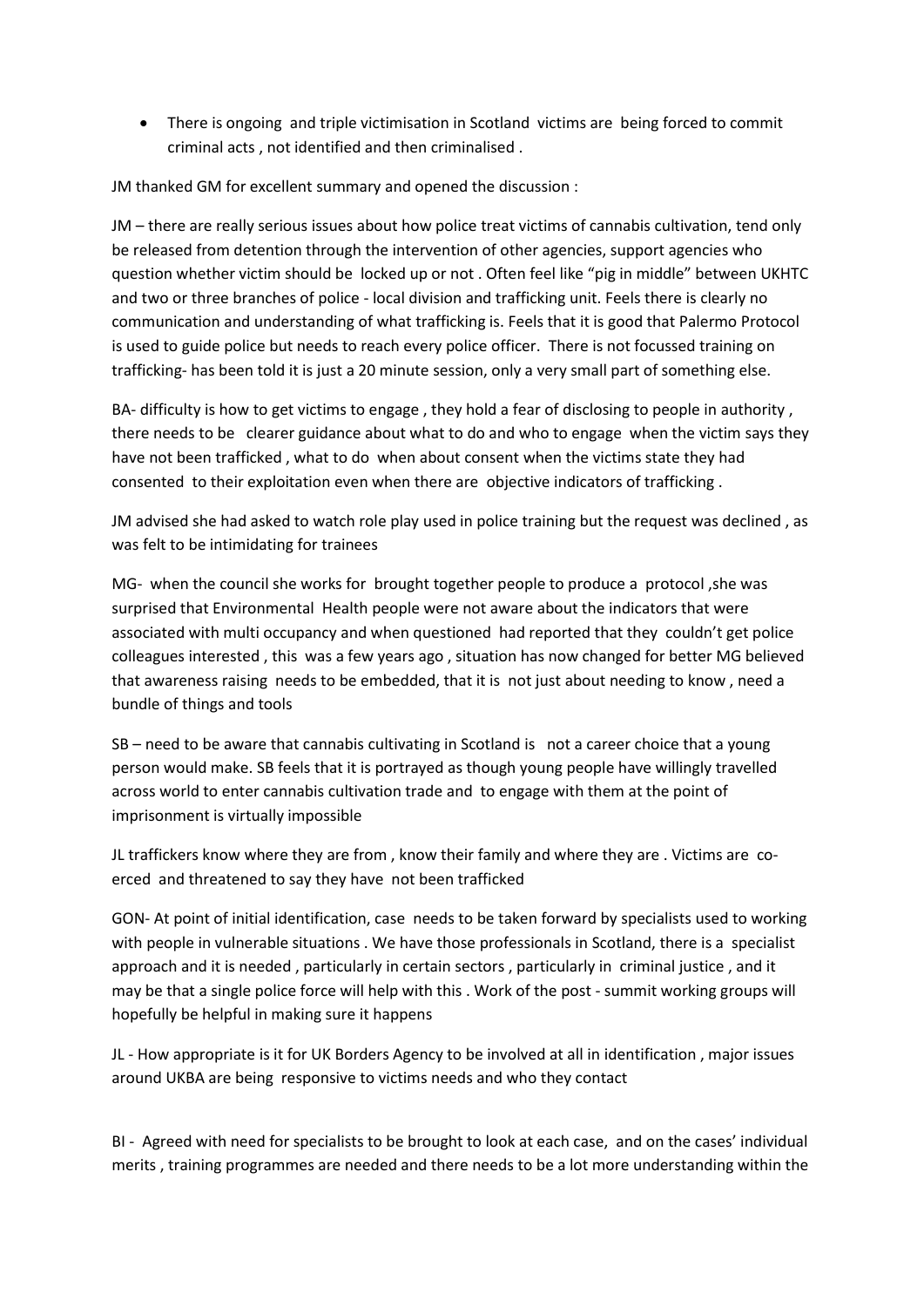Asian communities where it is quite common for forced marriages to take place , the police don't understand

JM thanked everyone for participating in eth discussion and sought key points /action .

Marsha said she was happy to contact Maria Vassiladou

JM suggested there is a big jurisprudence question , particularly over mitigation , this is something that seems to be very complicated having spoken to prosecuting solicitors.

BA- there is an issue about why people say they have been trafficked , there is a fear ,a myth that people will abuse system and say they have been trafficked to avoid removal , that needs to be unpacked , in more than twenty mins of training , it requires indepth training which relies on specialism

NH- The children's hearing , in theory is better set up if child referred on offence ground , because of the overarching principle of looking at the child in the round .There are two challenges , making sure that reporters are sufficiently aware of trafficking and what information is likely to be available to the reporter to allow the reporter to make an assessment .There may well be very little information because first contact child might have is when they are with the police so may well be very little information which would therefore impede a sophisticated assessment . NH asked whether the hearing system could respond more effectively

SB - these are serious offences , the idea that a 17 year old comes over and buys millions pounds worth of plants is bizarre, who brought them over is not been looked into , in a raid police should look for trafficker and not penalise young person ,

CM – Within the Scottish Guardianship Service a third of young people being supported by Guardians are thought to be the victims of trafficking , but they need to be under 16 to be referred to panel

BA – in England a serious criminal case review have put a call for cases to be referred where people are either trafficked and claiming asylum or have been found undocumented and have ben believed to b the victims of trafficking and yet prosecuted

PR- Research has found that young people who have been trafficked years ago, because of their experience end up in offending in future. Often the offending has nothing to do with trafficking but because of our responses to young people and because we don't identify and work with people they may well go into offending and will go on offending .This pattern is also well evidenced in criminology but is an issue that is being overlooked generally in this debate

The discussion drew to a close and the following potential action were discussed

JM wished to l write on behalf of CPG to Scottish serious cases review and ask if they would consider something similar

JM feels there is a lot of evidence around Vietnamese victims ending up in Polmont but believes many outside the room would not believe this happens in modern day Scotland. JM will write as CPG to the Justice committee and ask for an inquiry